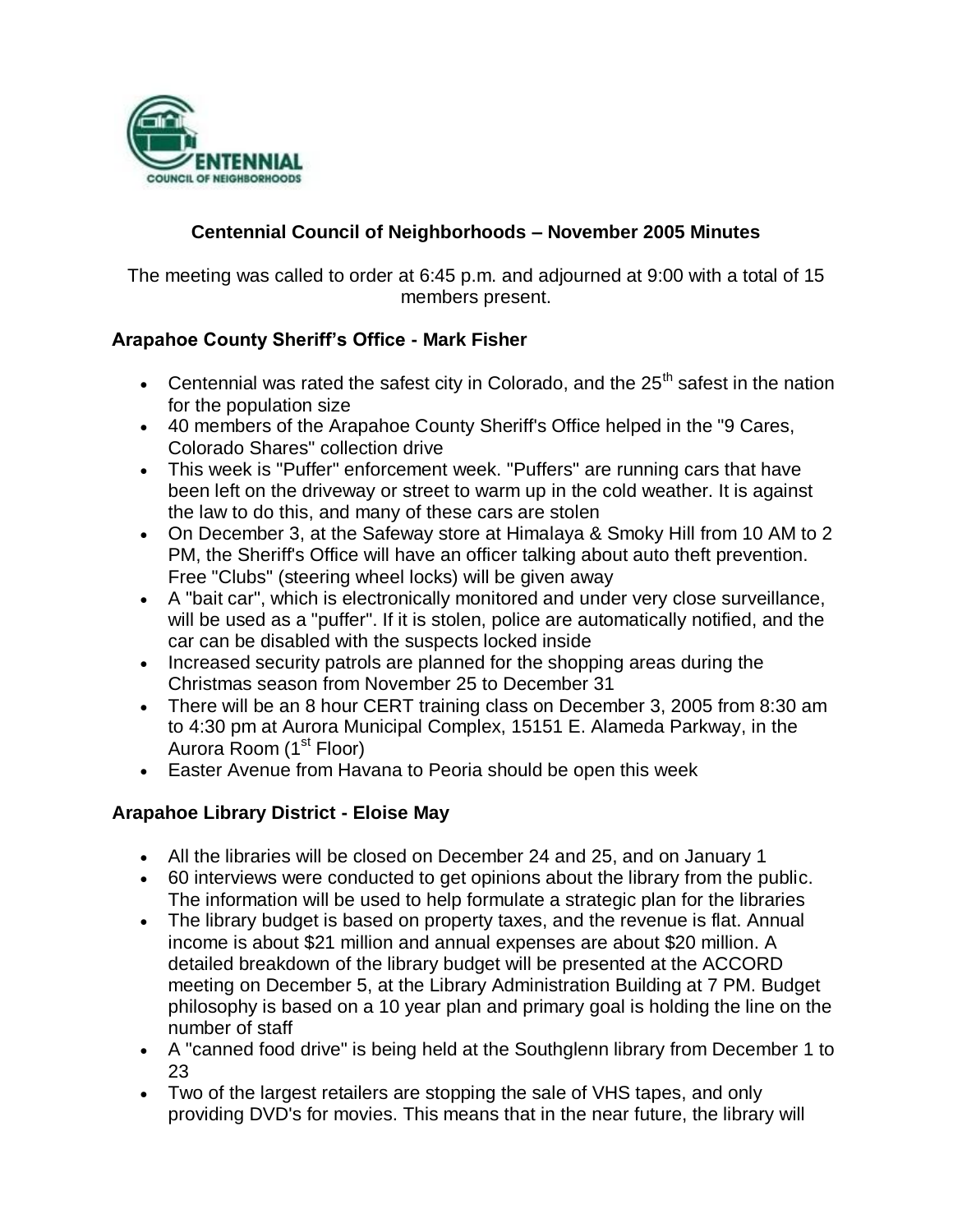only have new movies on DVD. Library will continue to try to find VHS movies through interlibrary loans

 Arapahoe Library District was rated 10th in the nation for it size (based on circulation & staffing, materials, budget, etc). Rating was done against approximately 300 other libraries of comparable size

### **Arapahoe Parks and Recreation - Rebecca Nash**

- Playground at Piney Creek Hollow is almost complete
- Construction of the playground at Willow Trace Park is also progressing
- Boy Scout Eagle projects have built nesting platforms for birds at Piney Creek Park. Other opportunities are available for scouting projects

## **Littleton Fire District - Ray Rahne**

- Littleton Fire received grant of \$400K from UASI (Urban Area Security Initiative) for "State of the Art" Self Contained Breathing Apparatus (SCBA)
- Littleton Fire also received \$700K from FEMA for new radio communication equipment. New equipment provides for multiple frequency bands to allow for future expansion and avoidance of interference

## **South Suburban Parks and Recreation - Jean Flynn**

- South Suburban Parks and Recreation will recycle Christmas trees from December 26 through January 15
- Willow Spring Service Center, 7100 South Holly Street
- Cornerstone Park parking area, enter from Windermere Street south of Belleview Avenue
- All lights, ornaments, garland and tinsel must be removed. Flocked trees, leaves, branches or other refuse will not be accepted
- Residents can obtain free mulch Monday through Friday, from 7:00 a.m. until 3:30 p.m. at each of these two sites
- Call 303-798-5131 for more information
- All recreation center passes will be offered at a 10% discount from November 26 through December 24. Covers all facility amenities and drop-in fitness classes. All personal training packages will be 10% off during the same time frame
- South Suburban offers an auto-debit service for annual passes. Make an initial down payment and then be automatically debited monthly out of your checking or credit card account for the remainder annual cost over eleven months
- Free Craft Fairs with lots of different crafts will be held at Goodson Recreation Center on December 3 from 9:30 AM till 4:00 PM, and at Buck Recreation Center on December 10 from 9:00 AM till 1:00 PM
- Will dedicate Solar Classroom at Carson Nature Center in South Platte Park, 3000 W Carson Dr, from 2 till 4:30 PM on December 3

# **City of Centennial - for Nancy Reubert by Cathy Noon**

 Public hearing is scheduled for December 5 for proposed new ordinance governing general improvement districts (GIDs). The city currently lacks any rules governing GIDs. The proposed ordinance can be found on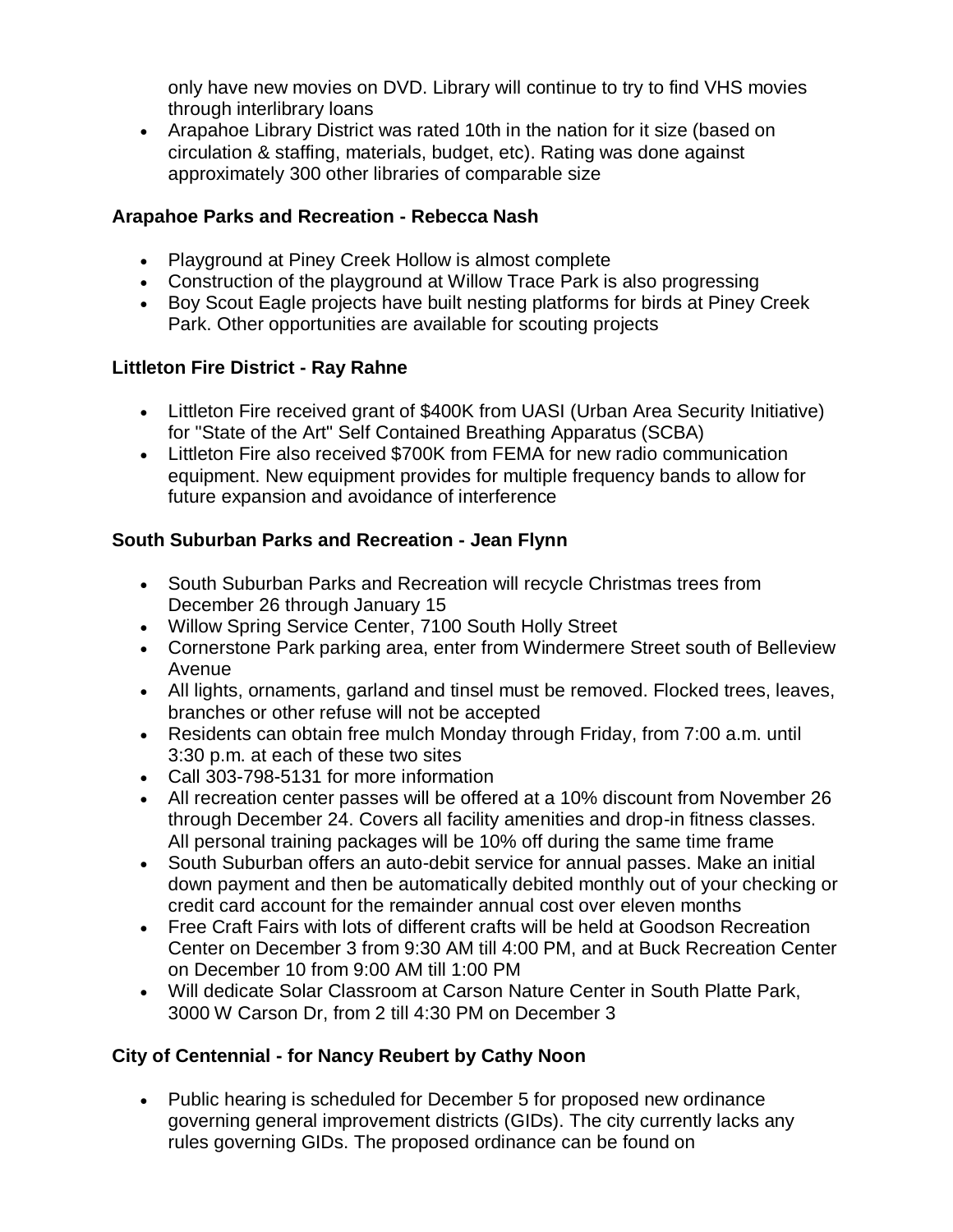www.centennialcolorado.com, on the City Government General Information page, under "Documents of Interest"

- The formal hearing for the city's proposed 2006 budget is Dec. 5. Also on Dec. 5, is a formal hearing for the existing GID 2006 budgets
- Newly elected City Council members will be sworn in and the outgoing members will be honored at a special City Council meeting and reception on Jan. 9 at 6 pm
- The city will form a nominating committee to fill vacancies on the liquor board. The terms of two regular members will expire, and an alternate is also needed. Vacancies should be announced within the next month
- On December 12, the city attorney will make a presentation to Council on regulatory options for aggressive animals. Centennial currently uses Arapahoe County animal control ordinance. One option is to look at ordinance in entirety, to see what aspects might be selected for possible revision. One item already explained to Council by the city attorney is that statutory cities my not enact breed specific ordinances
- County Line Road widening between Colorado and University is in design phase; construction set to begin next July. Douglas County Public Works leads this project. Road will be kept open throughout project, except for the road just to the west of Colorado Blvd which will be filled to level the road. Project will take 12 - 14 months. Sound walls will be erected on the north side. Public meetings will be held for input from residents in the next few months

# **City of Centennial - Ken Parks**

- City is putting together a "City Driven Communication Program" concerning the changes being proposed for Southglenn Mall
- There will be 50 interviews in the next 2 weeks with citizens and businesses concerning the redevelopment of Southglenn Mall
- City will sponsor a new web site www.celebratesouthglenn.com to provide ongoing information about the plans for the redevelopment
- City will also sponsor a group of "Southglenn Ambassadors" which will be available to speak to HOA and other groups

# **The Streets at Southglenn - Donald Provost**

- Sears and Foley's will remain open during redevelopment, but will get a new exterior. Two office buildings at SW and SE corners are not included in planned work. All other current mall buildings will be demolished and new construction will be completed
- Work will take approximately two years to complete, with a Grand Reopening in May of 2008
- New Southglenn Mall will have 1.1 million square feet of retail, 100,000 square feet of office space, and 350 loft residential units
- Residences will be "for sale" only, no rentals. Price will range from \$250,000 to \$600,000
- New mall will include several anchor retail stores, movie theaters, bookstore, gourmet market, stores from Cherry Creek North, and a full range of restaurants
- Mall will include two parking garages with free valet parking, and private underground parking for the residents. All parking will be free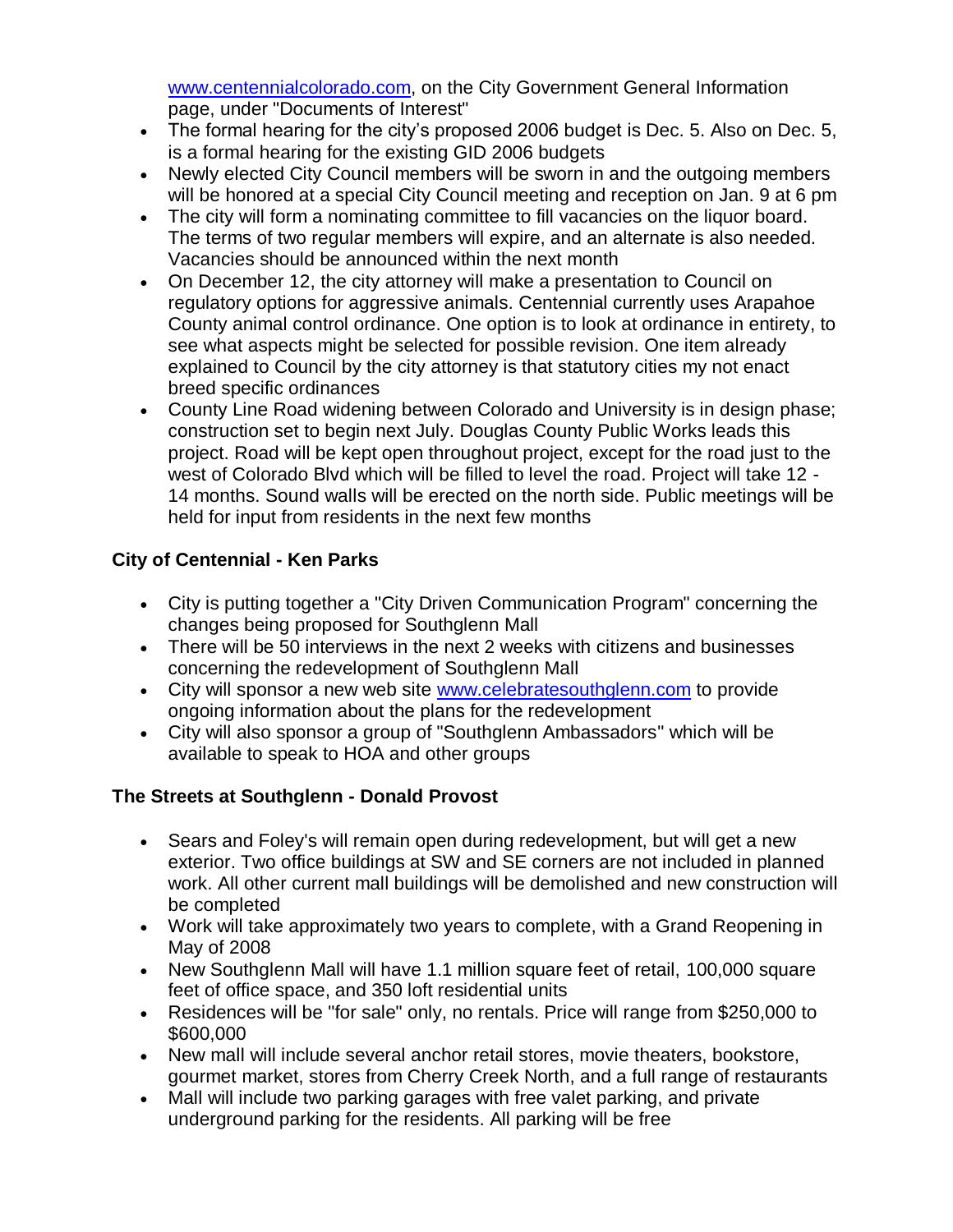- Mall will be an "open air" design, with a "community center" concept. Retail will be on street level, with residences above the stores
- There will be a perimeter path around the entire complex that could be used for walking or jogging
- There will be no new taxes (property or sales) used to finance the redevelopment
- \$280 million is total cost, with \$55 million for public improvements

### **CenCON Reports - President - Cathy Noon**

- Next CenCON meeting is January 23, 2006.
- A gift was made to the Arapahoe Library District from CenCON in appreciation for providing the meeting room during the year
- City Council is forming a Traffic Advisory Committee to develop a neighborhood traffic management program. We need a volunteer to fill a position which is reserved for CenCON

#### **- Minutes - Frank Green**

 Moved by Michael Kirrane and seconded by Andrew Knighton to approve the minutes of the October meeting. Approval was unanimous

### - **Membership - Michael Kirrane**

54 members have paid the annual dues, with 5 members still outstanding

| <b>Checking Previous Balance:</b> | 314.20 | <b>Savings Previous Balance:</b> | 4464.75   |
|-----------------------------------|--------|----------------------------------|-----------|
| Income:                           | 90.00  | Income (Dues):                   | 0.00      |
| <b>Transfer from Savings:</b>     | 750.00 | Transfer to Checking:            | $-750.00$ |
| Expenses:                         | 750.00 |                                  |           |
| <b>Closing Balance:</b>           | 404.20 | <b>Closing Balance:</b>          | 3714.75   |

### - **Treasurer - Gerry Cummins**

#### - **Plans** - **Jim Levy**

- No representatives from the City of Centennial attended the CenCON meeting and did not participate in any discussion of the developer plans or comments
- 3 new developer plans were discussed. Copies of the comments will be sent to all CenCON members.